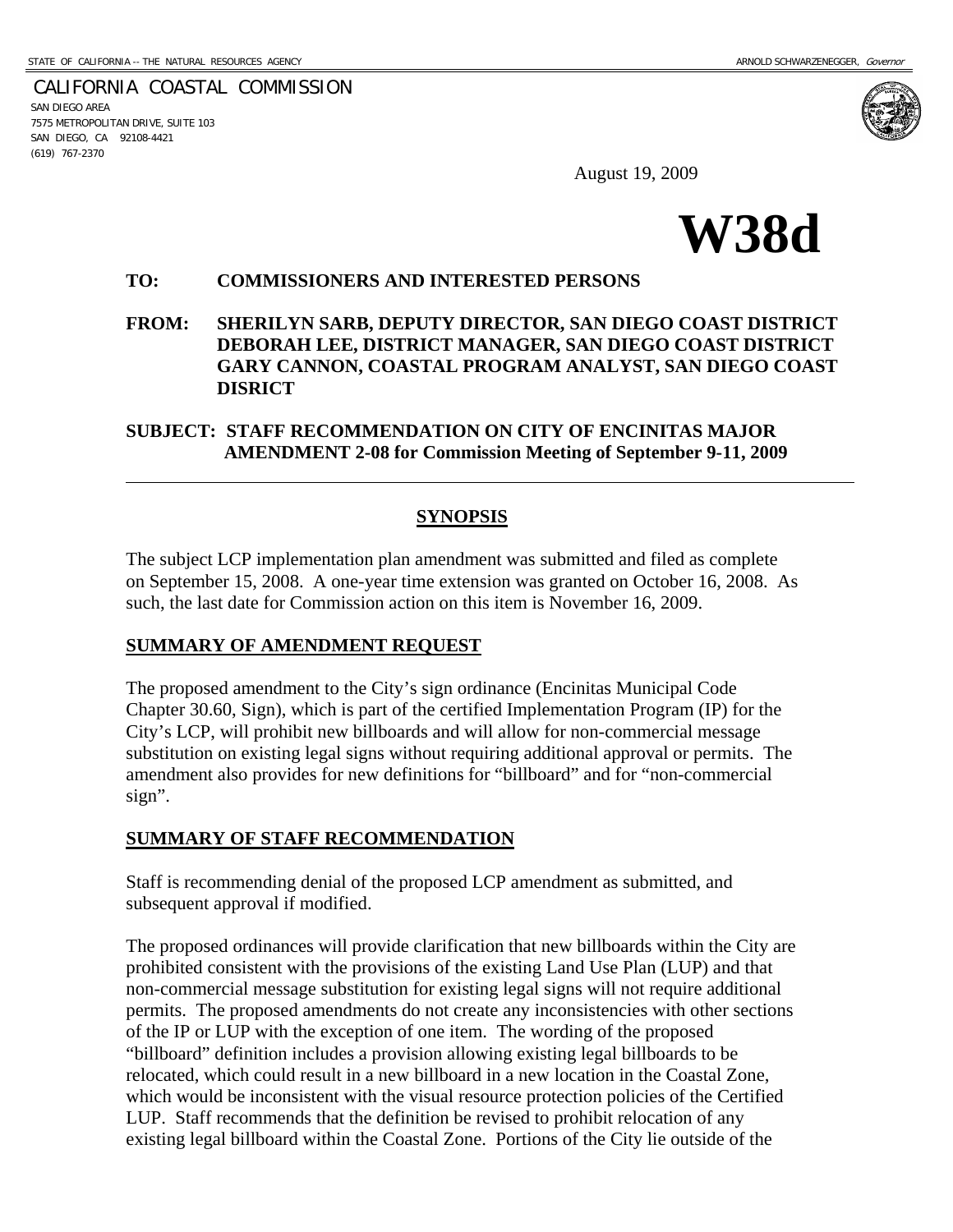Coastal Zone, therefore, relocation of existing billboards to locations outside of the Coastal Zone is possible. With this one revision, the proposed amendment will be consistent with the certified LUP.

The appropriate resolutions and motions begin on Page 3. The suggested modifications begin on Page 4. The findings for denial of the Implementation Plan Amendment as submitted begin on Page 5. The findings for approval of the plan, if modified, begin on Page 8.

# **BACKGROUND**

On November 17, 1994, the Commission approved, with suggested modifications, the City of Encinitas Local Coastal Program (both land use plan and implementing ordinances). The City accepted the suggested modifications and, on May 15, 1995, began issuing coastal development permits for those areas of the City within the Coastal Zone.

# **ADDITIONAL INFORMATION**

Further information on the submittal may be obtained from **Gary Cannon** at the San Diego Area Office of the Coastal Commission at 7575 Metropolitan Drive, Suite 103, San Diego, CA 92108-4402, (619) 767-2370.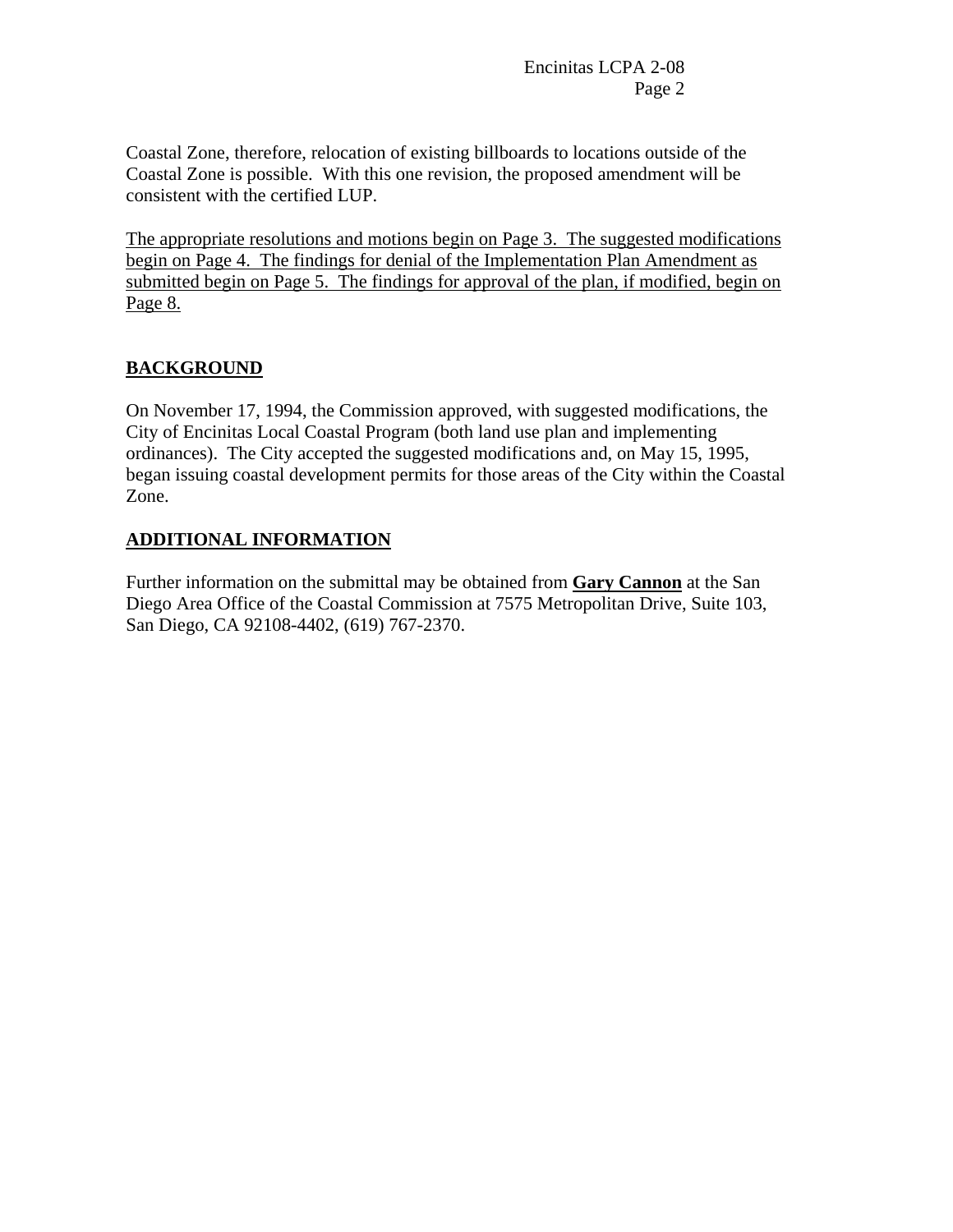# **PART I. OVERVIEW**

# **A. STANDARD OF REVIEW**

Pursuant to Section 30513 of the Coastal Act, the Commission may only reject zoning ordinances or other implementing actions, as well as their amendments, on the grounds that they do not conform with, or are inadequate to carry out, the provisions of the certified land use plan. The Commission shall take action by a majority vote of the Commissioners present.

# **B. PUBLIC PARTICIPATION**

The City has held Planning Commission and City Council meetings with regard to the subject amendment request. All of those local hearings were duly noticed to the public. Notice of the subject amendment has been distributed to all known interested parties.

# **PART II. LOCAL COASTAL PROGRAM SUBMITTAL - RESOLUTIONS**

Following a public hearing, staff recommends the Commission adopt the following resolutions and findings. The appropriate motion to introduce the resolution and a staff recommendation are provided just prior to each resolution.

# **I. MOTION I:** *I move that the Commission reject the Implementation Program Amendment for the City of Encinitas certified LCP as submitted.*

# **STAFF RECOMMENDATION OF REJECTION:**

Staff recommends a **YES** vote. Passage of this motion will result in rejection of Implementation Program and the adoption of the following resolution and findings. The motion passes only by an affirmative vote of a majority of the Commissioners present.

# **RESOLUTION TO DENY CERTIFICATION OF THE IMPLEMENTATION PROGRAM AMENDMENT AS SUBMITTED:**

The Commission hereby denies certification of the Implementation Program Amendment submitted for the City of Encinitas certified LCP and adopts the findings set forth below on grounds that the Implementation Program as submitted does not meet the requirements of and is not in conformity with the policies of the certified Land Use Plan (LUP). Certification of the Implementation Program would not meet the requirements of the California Environmental Quality Act as there are feasible alternatives and mitigation measures that would substantially lessen the significant adverse impacts on the environment that will result from certification of the Implementation Program as submitted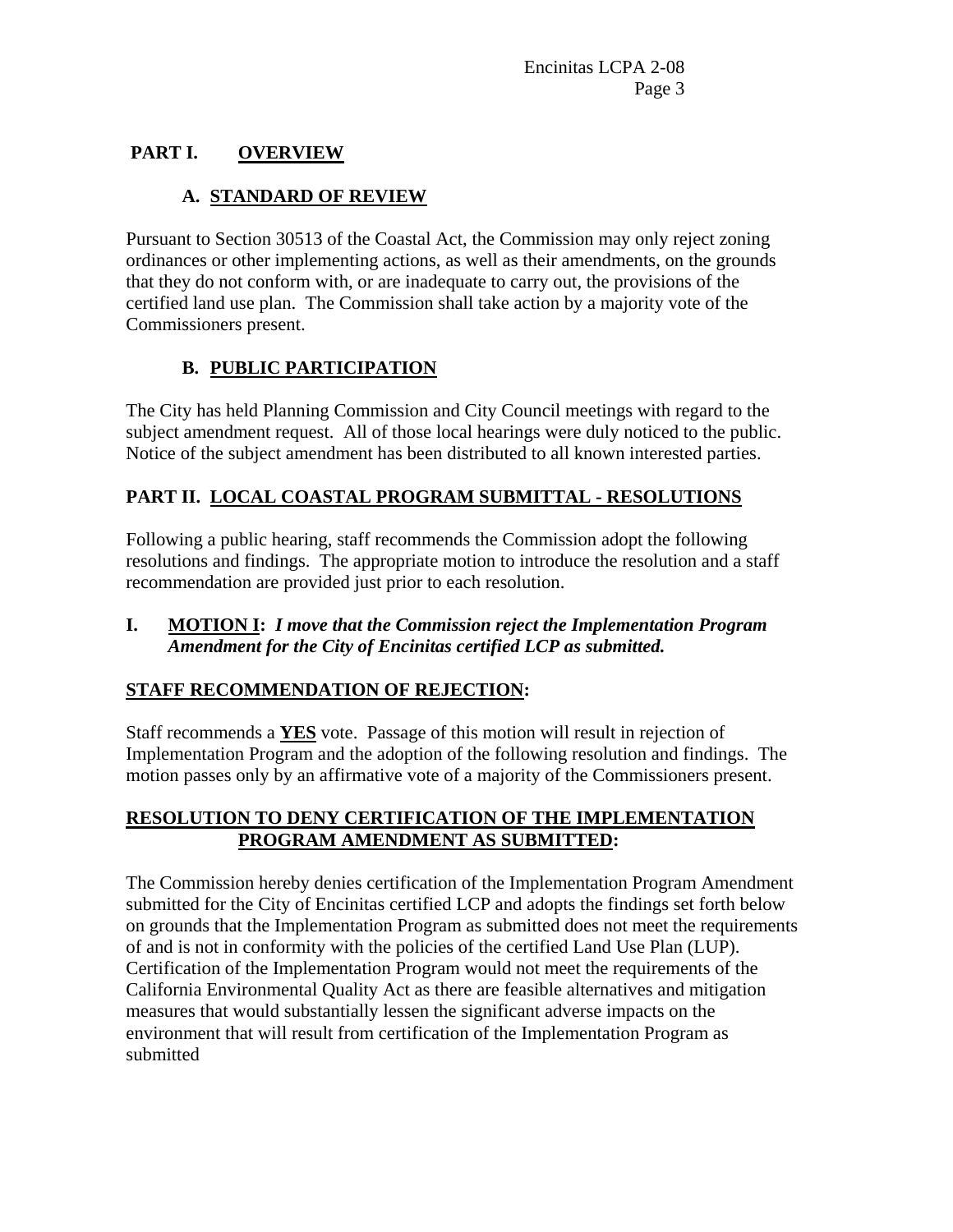# **II. MOTION II:** *I move that the Commission certify the Implementation Program Amendment for the City of Encinitas certified LCP if it is modified as suggested in this staff report.*

# **STAFF RECOMMENDATION:**

Staff recommends a **YES** vote. Passage of this motion will result in certification of the Implementation Program Amendment with suggested modifications and the adoption of the following resolution and findings. The motion passes only by an affirmative vote of a majority of the Commissioners present.

# **RESOLUTION TO CERTIFY THE IMPLEMENTATION PROGRAM AMENDMENT WITH SUGGESTED MODIFICATIONS:**

The Commission hereby certifies the Implementation Program Amendment for the City of Encinitas certified LCP if modified as suggested and adopts the findings set forth below on grounds that the Implementation Program Amendment with the suggested modifications will meet the requirements of and be in conformity with the policies of the certified Land Use Plan. Certification of the Implementation Program Amendment if modified as suggested complies with the California Environmental Quality Act, because either 1) feasible mitigation measures and/or alternatives have been incorporated to substantially lessen any significant adverse effects of the Implementation Program Amendment on the environment, or 2) there are no further feasible alternatives and mitigation measures that would substantially lessen any significant adverse impacts on the environment.

# **PART III. SUGGESTED MODIFICATIONS**

Staff recommends that the following suggested revisions to the proposed LCP be adopted. The underlined sections represent language which the Commission suggests be added to the language as originally submitted.

1. Revise Section 30.60.50.L, Billboards, as follows:

30.60.50.L Billboards. New billboards are prohibited. This prohibition does not limit agreements to relocate presently existing legal billboards, as long as such billboards are relocated to locations outside of the Coastal Zone, as encouraged by State law including, but not limited to, Business and Professions Code Section 5412. This prohibition does not apply to presently existing billboards which complied with all legal requirements at the time of installation.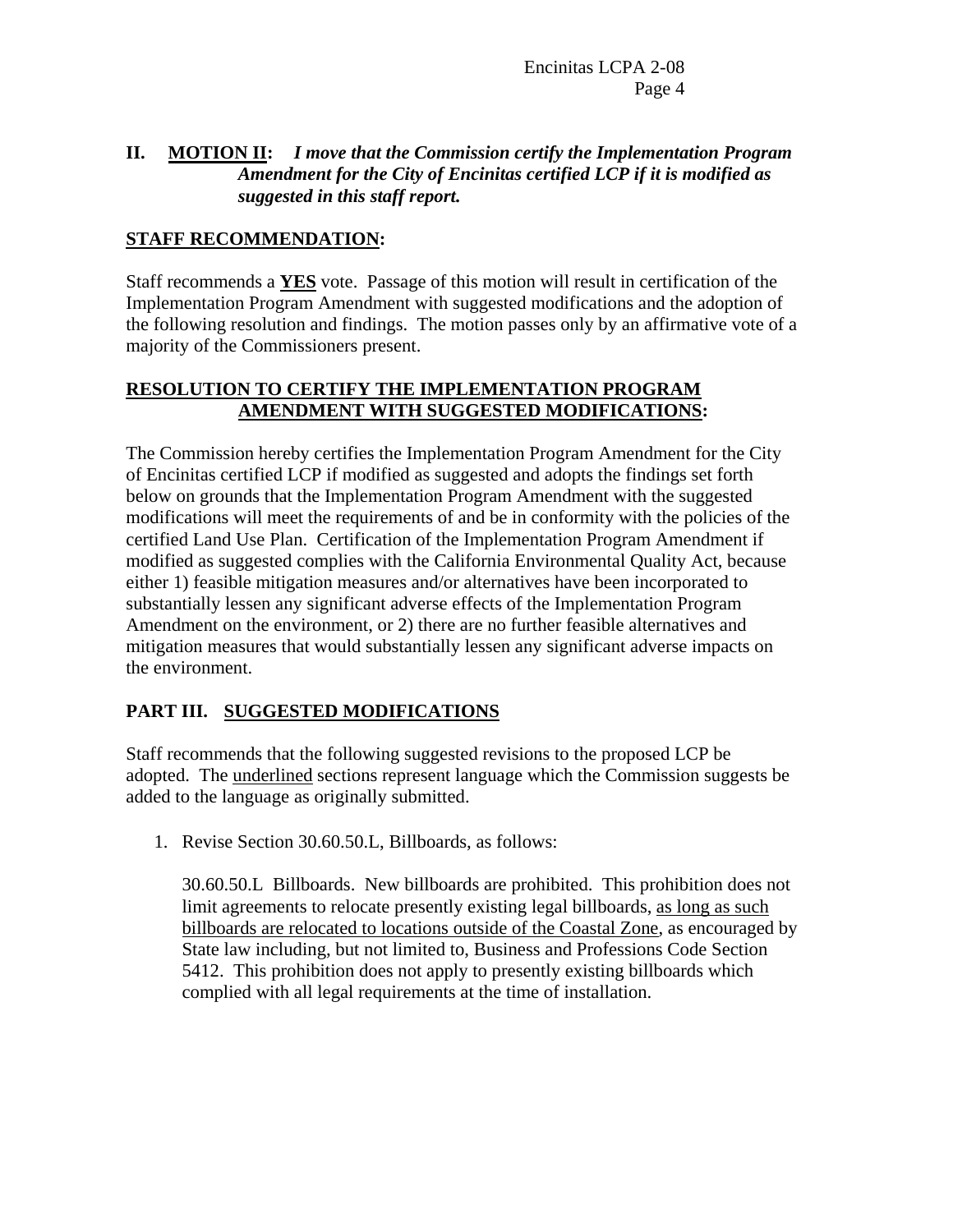# **PART IV. FINDINGS FOR DENIAL OF CERTIFICATION OF THE CITY OF ENCINITAS LCP IMPLEMENTATION PLAN AMENDMENT #2-08, AS SUBMITTED**

# **A. AMENDMENT DESCRIPTION**

The amendment is designed to prohibit new billboards within the City and allow for noncommercial message substitution on existing legal signs and billboards. The City describes the amendment as a "clean-up" measure to assure the existing City sign regulations comply with current State law and court decisions. Existing legal billboards are not prohibited by the proposed amendment. According to the City, State law encourages relocation agreements for existing legal billboards and, therefore, in order to be in compliance with State law, the City's proposed ordinance allows for relocation agreements. In addition, according to the City, recent court decisions encourage the City to allow for non-commercial message substitution to a greater extent. The City amendment allows for message substitution of non-commercial messages without the need for authorization or permits. In other words, wherever legal commercial signs or non-commercial signs exist, non-commercial messages can be substituted without discretionary authorization by the City. The amendment also includes definitions for "billboard" and "non-commercial sign" to facilitate these provisions.

# **B. PURPOSE AND INTENT OF THE ORDINANCE**

The purpose of the City's sign ordinance is to prevent visual clutter, preserve the visual character and quality of the environment, achieve an aesthetically pleasing appearance for the City and provide adequate opportunity to erect signs. In doing so, the City's sign ordinance is intended to enhance the visual environment of the City, eliminate traffic hazards caused by improper signs, and ensure that information is presented safely and effectively. The specific changes to the sign ordinance are contained in Sections 30.60.020/Definitions and 30.60.050/General Regulations. The relevant ordinance sections are attached in Exhibit 2 and the new code sections are shown in underline.

# **C. MAJOR PROVISIONS OF THE ORDINANCE**

The sign ordinance contains a number of provisions, including the following:

- Definitions
- When regulations apply and permits are required
- Type, size and location requirements
- Exempt signage
- Non-Conforming/Abatement/Removal of illegal signage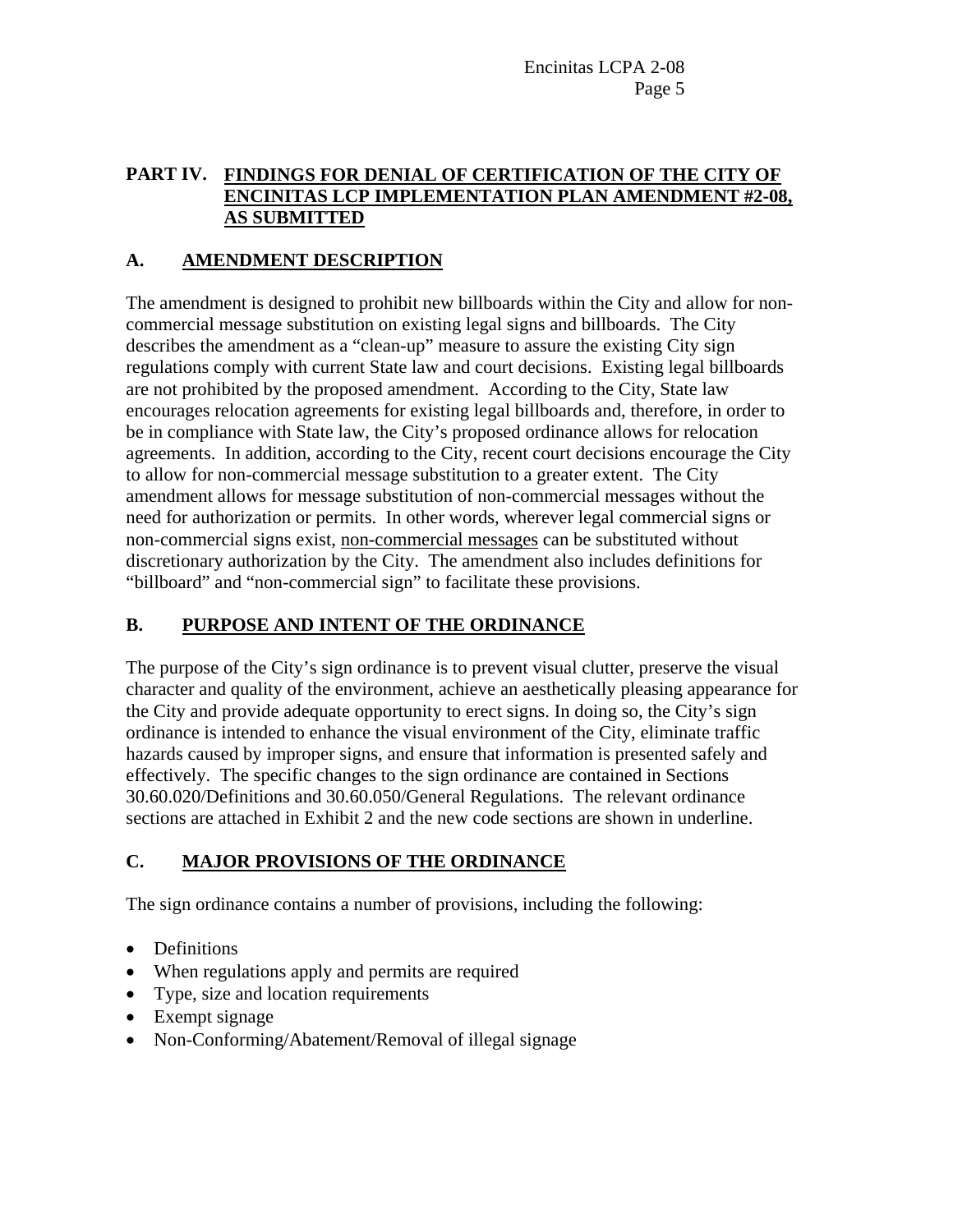# **D. ADEQUACY OF THE ORDINANCE TO IMPLEMENT CERTIFIED LUP/ DENIAL AS SUBMITTED**

The following goals and policies are part of the certified LUP, which are the standard of review for this ordinance, and are particularly relevant to the provision and protection of visual coastal resources:

## Land Use Element:

POLICY 9.3: Prohibit and eliminate billboards and obtrusive advertising media along freeway corridors, Highway 101/First Street and other scenic corridors and routes as specified in the Resource Management Element, Figure 3. (Coastal Act/30251)

POLICY 9.5: Discourage development that would infringe upon scenic views and vistas within the I-5 corridor.

# Circulation Element:

POLICY 4.9: Prohibit whenever legally possible, or strictly regulate billboards on city streets, roads, freeways, railroad rights-of-way, and lagoons. (Coastal Act/30251/30253)

## Resource Management Element:

GOAL 4: The City, with the assistance of the State, Federal and Regional Agencies, shall provide the maximum visual access to coastal and inland views through the acquisition and development of a system of coastal and inland vista points. (Coastal Act/30251)

POLICY 4.5: The City will designate "Scenic/Visual Corridor Overlay" areas within which the character of development would be regulated to protect the integrity of the Vista Points according to the following criteria:

 Critical viewshed areas should meet the following requirements:

- extend radially for 2,000 feet (610M) from the Vista Point; and
- cover areas upon which development could potentially obstruct, limit, or degrade the view.

Development within the critical viewshed area should be subject to design review based on the following: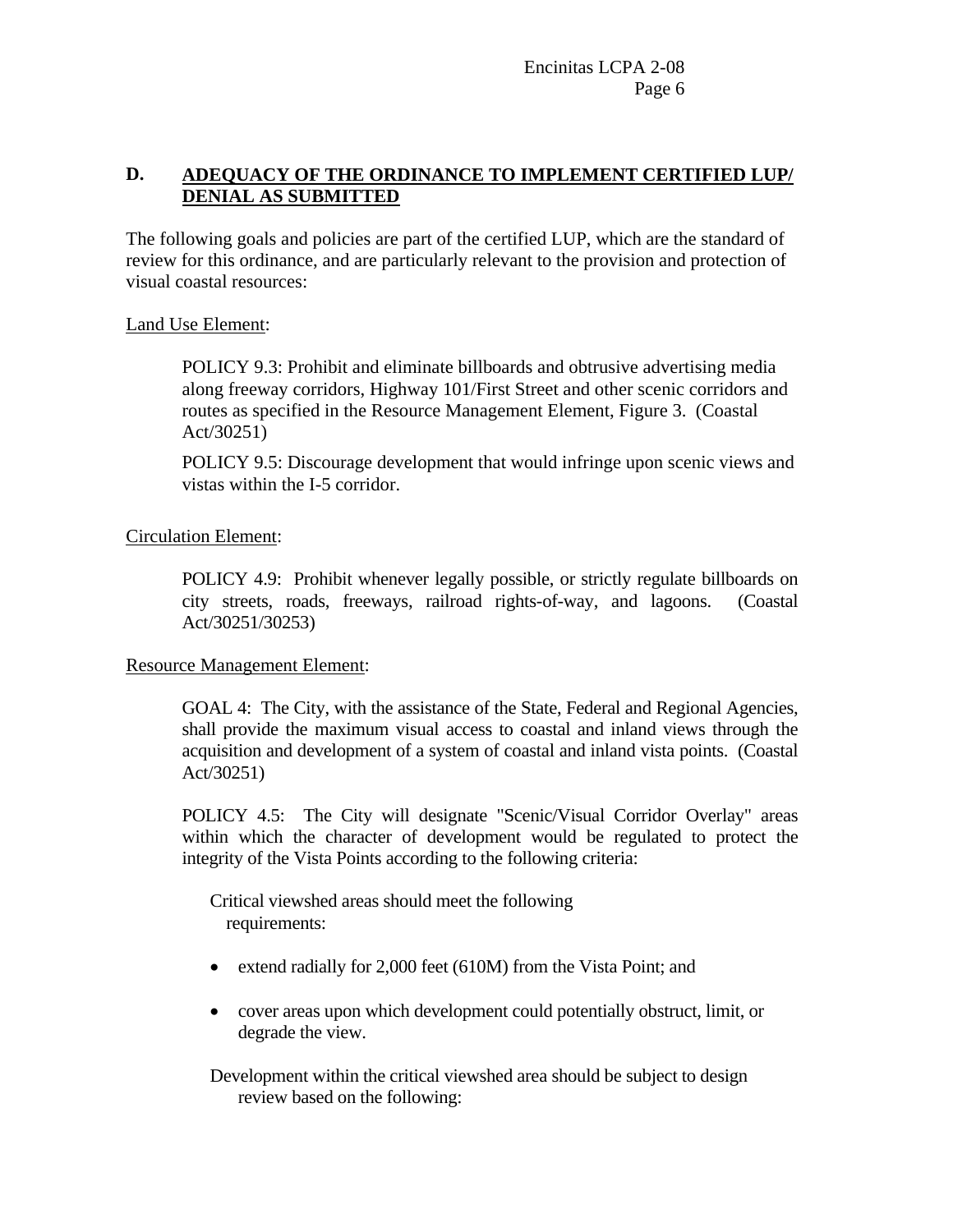- building height, bulk, roof line and color and scale should not obstruct, limit or degrade the existing views; . . .
- POLICY 4.6: The City will maintain and enhance the scenic highway/visual corridor viewsheds.
- POLICY 4.7: The City will designate the following view corridors as scenic highway/visual corridor viewsheds:
	- Saxony Road, from Leucadia Blvd., north to La Costa Ave.
	- Highway 101 from Encinitas Blvd. south to Santa Fe Drive
	- El Camino Real from Encinitas Blvd. north to La Costa Blvd.
	- Highway 101, La Costa Ave. to South Carlsbad Beach
	- La Costa Ave. from just west of I-5 to El Camino Real
	- Highway 101, from Encinitas Blvd. to La Costa Ave.
	- Leucadia Blvd. between Hwy 101 and El Camino Real
	- San Elijo Ave. (and Hwy 101) south of Cardiff Beach State Park to Santa Fe Drive
	- Manchester Ave. from San Elijo Ave. to Encinitas Blvd.
	- Interstate 5, crossing San Elijo Lagoon
- POLICY 4.8: The City will designate Scenic/Visual Corridor Overlay and scenic highway viewshed areas as illustrated on the Visual Resource Sensitivity Map (Figure 3).
- POLICY 4.9: It is intended that development would be subject to the design review provisions of the Scenic/ Visual Corridor Overlay Zone for those locations within Scenic View Corridors, along scenic highways and adjacent to significant viewsheds and vista points with the addition of the following design criteria:

 $[ \ldots]$ 

- Development Design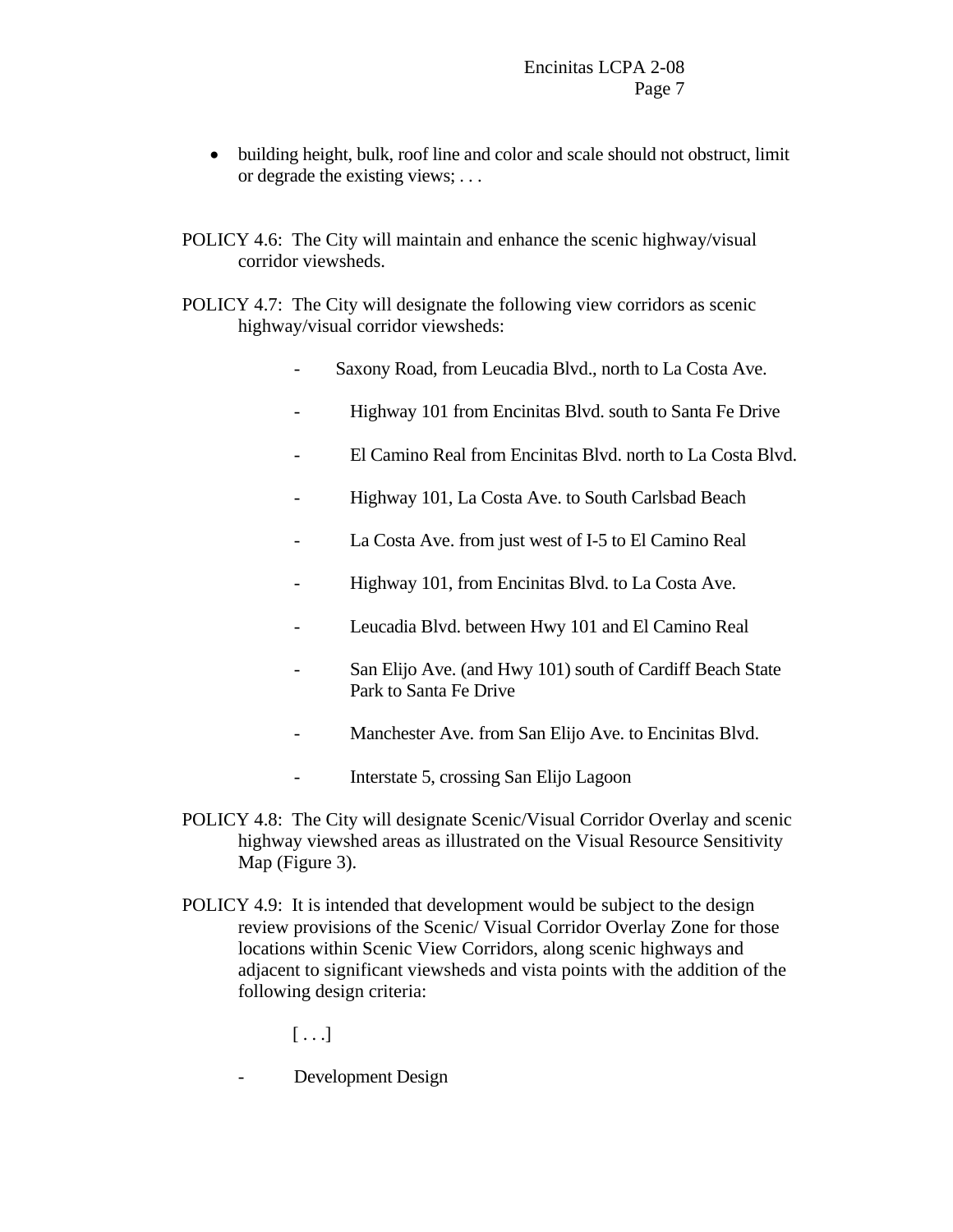• Building and vegetation setbacks, scenic easements, and height and bulk restrictions should be used to maintain existing views and vistas from the roadway.

• Off-site signage should be prohibited and existing billboards removed.

• Development should be minimized and regulated along any bluff silhouette line or on adjacent slopes within view of the lagoon areas and Escondido Creek.

• Where possible, development should be placed and set back from the bases of bluffs, and similarly, set back from bluff or ridge top silhouette lines; shall leave lagoon areas and floodplains open, and shall be sited to provide unobstructed view corridors from the nearest scenic highway.

• Development that is allowed within a viewshed area must respond in scale, roof line, materials, color, massing, and location on site to the topography, existing vegetation, and colors of the native environment. (Coastal Act/30251/30253)

The existing sign ordinance was previously certified as consistent with the City's certified LUP. The proposed revisions to the certified IP, although designed to reflect the standards of the current sign ordinance and LUP, does not adequately address the protection of visual coastal resources because it allows for the replacement of existing billboards to new locations within the Coastal Zone, which could adversely impact visual resources of the coast. Replacing existing billboards with new billboards within the Coastal Zone would be inconsistent with Land Use Element Policies 9.3 and 9.5, Circulation Element Policy 4.9 and Resource Management Policies 4.9 as cited above. To address this inconsistency, Section 30.60.50.L needs to be revised to prohibit the relocation of any existing billboard to sites within the Coastal Zone. As such, the proposed amendment must be rejected.

# **Part V. FINDINGS FOR APPROVAL, IF MODIFIED**

The proposed revisions to the sign ordinance, as modified, will expressly prohibit new billboards within the City and will allow for the substitution of non-commercial messages on existing signage without the need for additional authorization or permits. These revisions will strengthen the visual protection policies of the LCP and do not create any inconsistencies with the certified LCP. The previously above-cited LUP policies relating to protection of visual and scenic resources apply to the subject amendment request.

Suggested Modification #1 is necessary to ensure that no existing legal billboard is relocated to a site within the Coastal Zone. The City has identified that State law encourages relocation agreements for existing legal billboards. However, if existing legal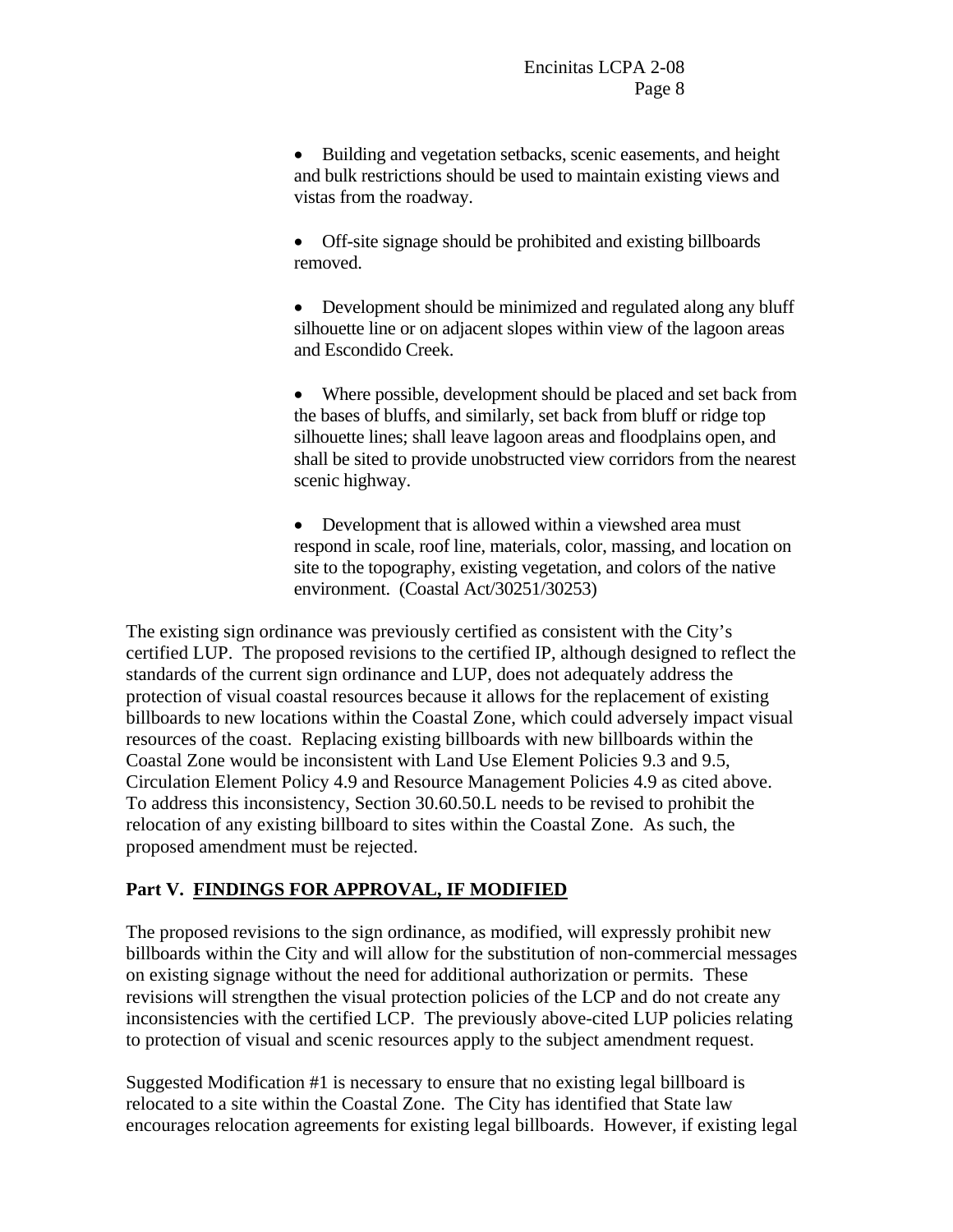billboards are relocated to sites within the Coastal Zone, the new location could have adverse impacts on the visual resources of the area. In addition, relocation of billboards would also be inconsistent with the several LUP policies that encourage and prohibit the construction of billboards:

## Land Use Element:

POLICY 9.3: Prohibit and eliminate billboards and obtrusive advertising media along freeway corridors, Highway 101/First Street and other scenic corridors and routes as specified in the Resource Management Element, Figure 3. (Coastal Act/30251)

## Circulation Element:

POLICY 4.9: Prohibit whenever legally possible, or strictly regulate billboards on city streets, roads, freeways, railroad rights-of-way, and lagoons. (Coastal Act/30251/30253)

### Resource Management Element:

POLICY 4.9: It is intended that development would be subject to the design review provisions of the Scenic/ Visual Corridor Overlay Zone for those locations within Scenic View Corridors, along scenic highways and adjacent to significant viewsheds and vista points with the addition of the following design criteria:

 $[\ldots]$ 

• Off-site signage should be prohibited and existing billboards removed.

Therefore, to address this concern, Suggested Modification #1 revises proposed Section 30.60.50.L of the certified Implementation Plan to include a provision that allows for relocation agreements for existing legal billboards to locations outside of the Coastal Zone:

30.60.50.L Billboards. New billboards are prohibited. This prohibition does not limit agreements to relocate presently existing legal billboards, as long as such billboards are relocated to locations outside of the Coastal Zone, as encouraged by State law including, but not limited to, Business and Professions Code Section 5412. This prohibition does not apply to presently existing billboards which complied with all legal requirements at the time of installation.

The amendments requested herein, if modified as suggested, will ensure that no billboards are relocated to areas within the Coastal Zone. This will add to and improve upon the visual protection policies of the existing sign ordinance. Therefore, the Commission finds that the proposed amendments to the sign ordinance are fully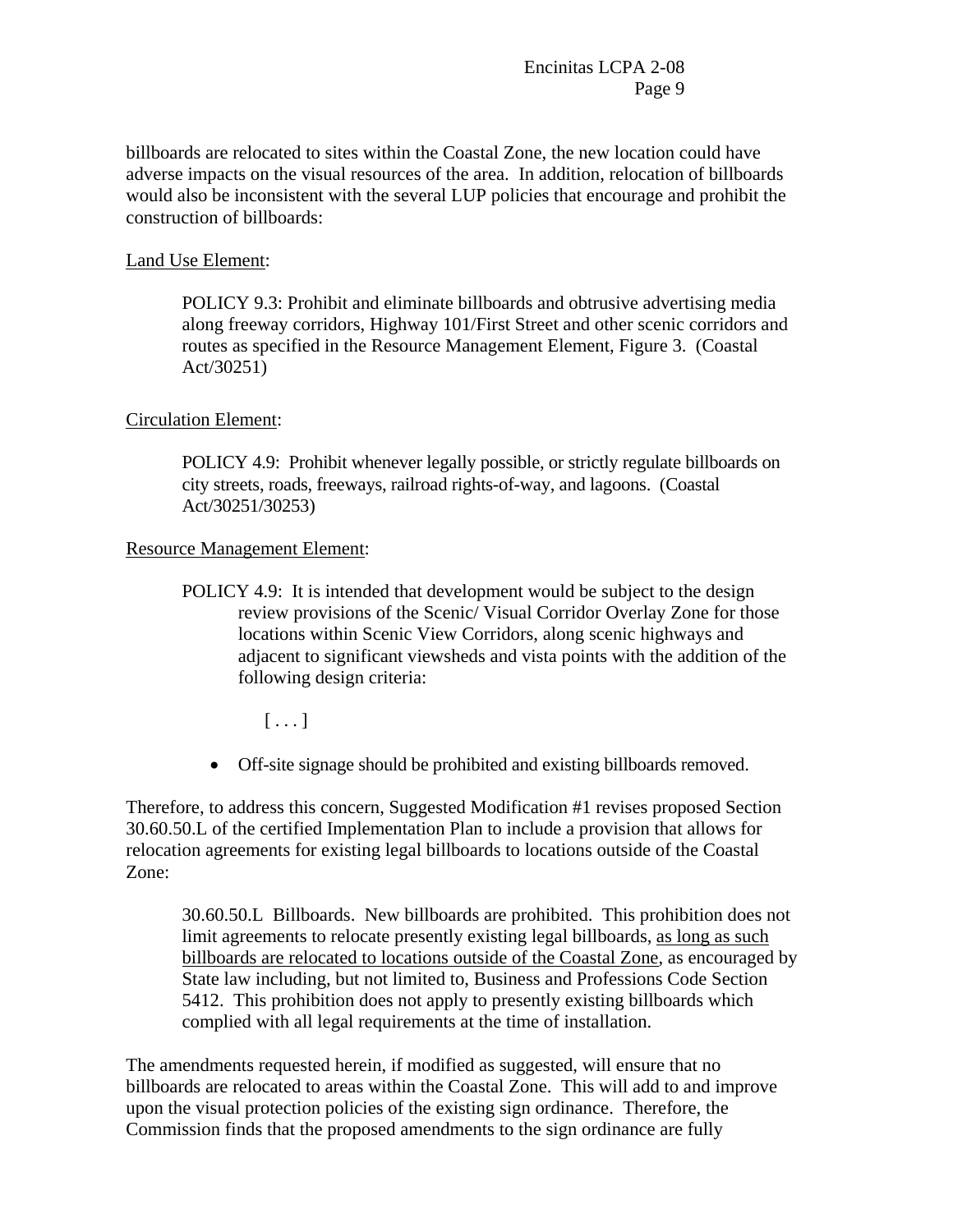consistent with, and adequate to carry out, the certified City of Encinitas LUP policies. If the suggested modifications are incorporated, the sign ordinance, will conform with and will be adequate to carry out the visual protection policies of the certified LUP, and will ensure continuing protection of coastal resources.

# **PART VI. CONSISTENCY WITH THE CALIFORNIA ENVIRONMENTAL QUALITY ACT (CEQA)**

Section 21080.5 of the California Environmental Quality Act (CEQA) exempts local government from the requirement of preparing an environmental impact report (EIR) in connection with its local coastal program. The Commission's LCP review and approval program has been found by the Resources Agency to be functionally equivalent to the EIR process. Thus, under CEQA Section 21080.5, the Commission is relieved of the responsibility to prepare an EIR for each LCP.

Nevertheless, the Commission is required in an LCP submittal or, as in this case, an LCP amendment submittal, to find that the LCP, or the LCP amendment, does conform with CEQA provisions. The LCP amendment as submitted does not ensure that the sign ordinance will be implemented in a manner consistent with the requirements of the Coastal Act. If the amendment is modified as suggested to ensure that new and replaced billboards are not permitted within the coastal zone, the amendment will not result in any adverse impacts to the environment. The Commission finds that the proposed amendment, if modified as suggested, does conform to CEQA provisions. Therefore, the Commission finds that approval of the LCP amendment will not result in any significant unmitigated adverse environmental impacts.

(G:\San Diego\Reports\LCPs\Encinitas\ENC 2-08 LCPA Sign Ord.doc)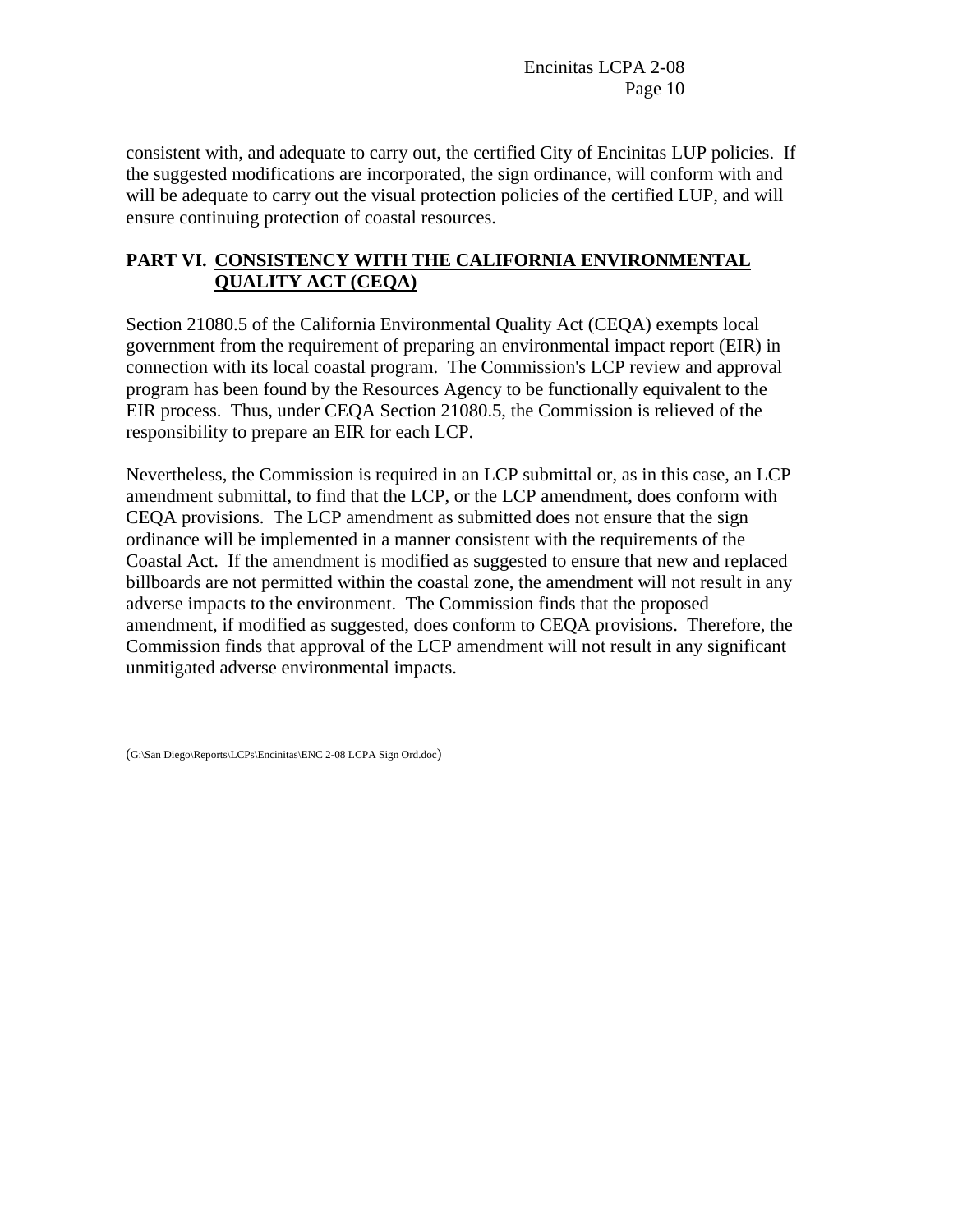### **ORDINANCE 2008-15**

# AN ORDINANCE OF THE CITY COUNCIL OF THE CITY OF ENCINITAS, CALIFORNIA AMENDING THE ENCINITAS MUNICIPAL CODE BANNING NEW BILLBOARDS AND **SETTING FORTH PROVISIONS FOR SIGN MESSAGE SUBSTITUTION. CASE NUMBER: 08-67 ZC/LCPA**

WHEREAS, on April 23, 2008, the City Council adopted Ordinance No. 2008-10 entitled "An Urgency Ordinance of the Encinitas City Council adopting amendments to the Encinitas Municipal Code banning new billboards and setting forth provisions for sign message substitution;

WHEREAS, the Planning Commission conducted a Public Hearing on June 5, 2008 and considered public testimony and made a recommendation to the City Council to amend the City's sign regulation system to ban new billboards and set forth provisions for sign message substitution;

WHEREAS, the City Council finds that billboards, by their very nature, cause esthetic harm to a community. Modern billboards have an expected lifetime of many decades. Most billboards are large free-standing structures which cause a significant new impact to public views, which is unconnected to any human activity on the site. When taken together, these factors mean that a billboard is a permanent scar on the public viewscape, and as such new billboards should be banned in the legitimate governmental interest of preserving community character, esthetic quality and public safety;

**WHEREAS**, the City Council finds that the amendments are consistent with the adopted Local Coastal Plan in that the amendments are intended to protect and maintain the overall quality of the coastal zone environment and its natural and artificial resources; and

NOW, THEREFORE, the City Council of the City of Encinitas hereby ordains as follows:

SECTION ONE: Chapter 30.60 of the Encinitas Municipal Code is amended to add the following (underlined) language.

Ban on new billboards:

(New Section 30.60.50.L): Billboards. New billboards are prohibited. This prohibition does not limit agreements to relocate presently existing legal billboards, as encouraged by State law including, but not limited to, Business and Professions Code Section 5412. This prohibition does not apply to presently



SDA 3 dime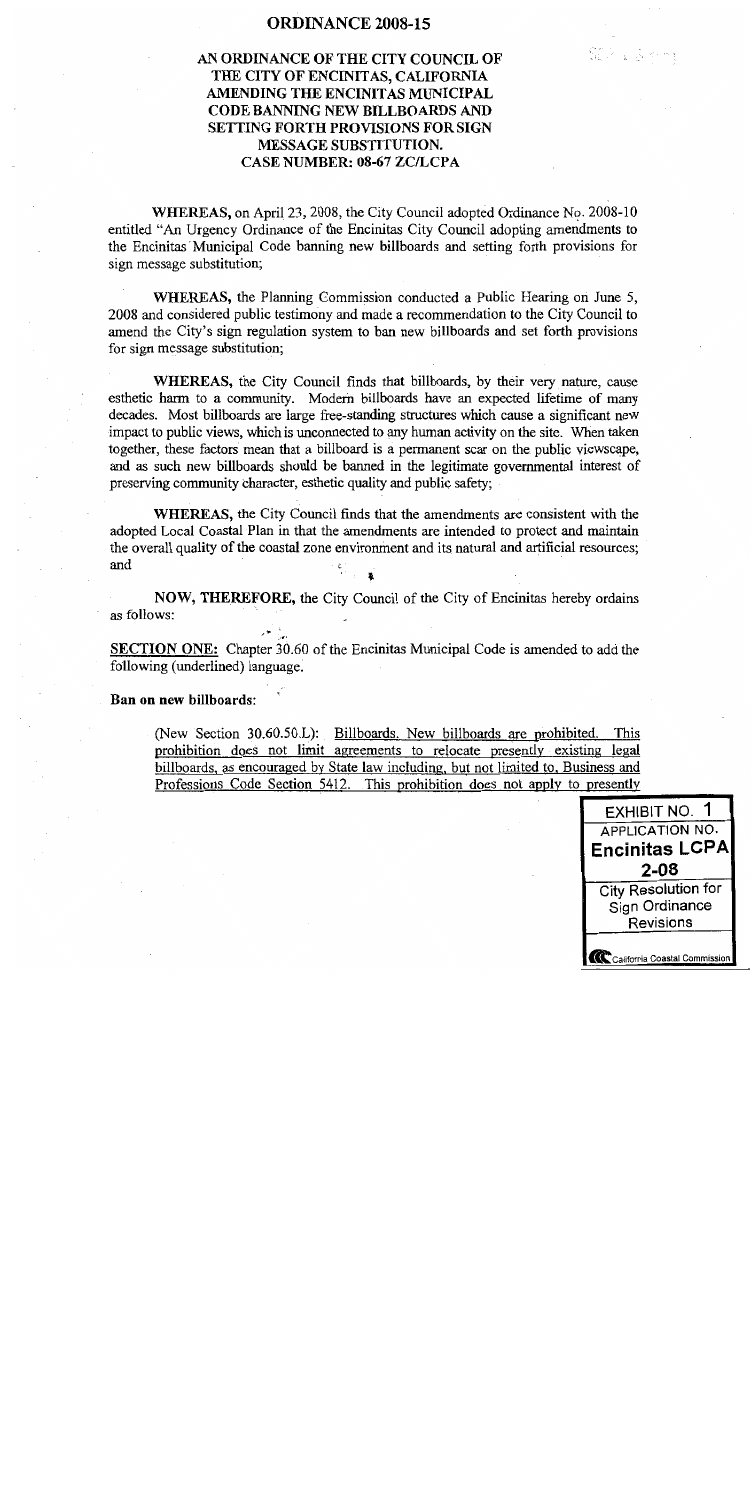existing billboards which complied with all legal requirements at the time of installation.

#### New definition of message substitution:

(New Section 30.60.50.M): Message Substitution. Subject to the property owner's consent, any noncommercial message may be substituted, in whole or in part, for any legally existing commercial message or any legally existing noncommercial message, provided that the sign structure or mounting device is legal without consideration of message content. In addition, any unused allowance for signage may be used for temporary display of any non-commercial message; a permit for such signage is required only when a new sign qualifies as a structure within the meaning of the Building Code. Substitution of message may be made without any additional approval or permitting. The purpose of this provision is to prevent any favoring of commercial speech over noncommercial speech, or favoring of any particular noncommercial message over any other noncommercial message. This provision does not create a right to exceed the total amount of permanent signage on a site or parcel; it does not create a right to substitute an off-site commercial message in place of an on-site commercial message, or in place of a non-commercial message; it does not affect the requirement that a sign structure or mounting device be properly permitted; and it does not authorize changing the physical method of message display without a permit. Message substitution is a continuing right that may be exercised any number of times

#### New definition of billboard:

(New Section 30.60.20(I.)): "Billboard" is a permanent structure sign which meets any one or more of the following criteria: 1) it is used for the display of offsite commercial messages; 2) it is used for general advertising or advertising for hire; 3) display space on the sign is routinely rented, leased or donated to advertisers other than the owner or operator of the sign.

#### New definition of "non-commercial sign":

(New Section 30.60.20(J.)): "Non-commercial sign" is a sign that does not identify, advertise or attract attention to a business, product or service, or propose an economic transaction. Typical examples include signs whose message addresses a topic of public concern or controversy such as, by way of example and not limitation, politics, religion, philosophy, science, art or social commentary. Any distinctions as to "on-site" or "off-site" do not apply to noncommercial signs.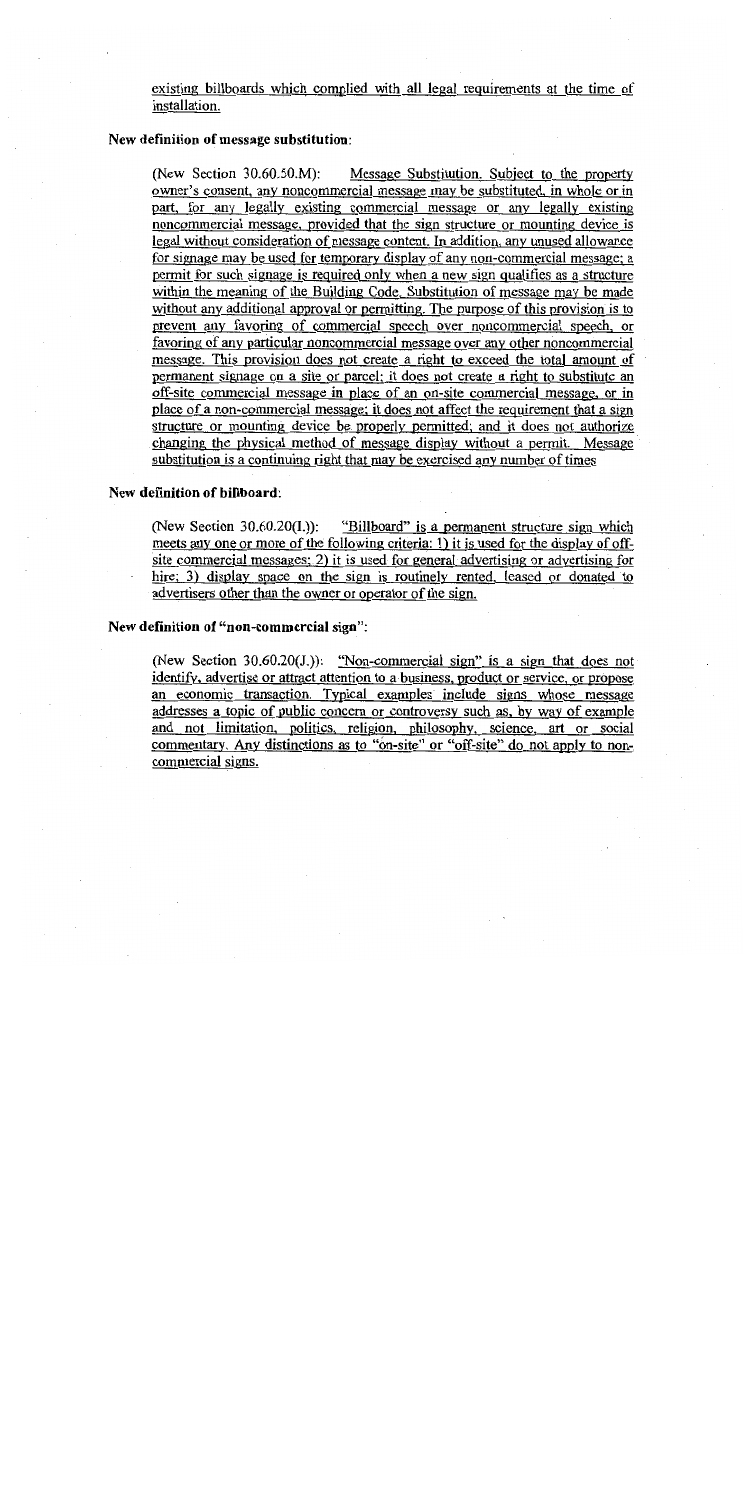SECTION TWO: In any and all cases, the provisions of this Ordinance shall be applicable to the following specific plans:

Downtown Encinitas Specific Plan North 101 Corridor Specific Plan Encinitas Ranch Specific Plan Home Depot Specific Plan

The Ordinance shall supersede all provisions, standards, and requirements of the specific plans. If a conflict arises between the Ordinance and the specific plans, then the standards contained in the Ordinance shall take precedence.

SECTION THREE: Environmental finding: The City Council finds, in its independent judgment, that the proposed amendments to the Municipal Code are categorically exempt from environmental review pursuant to Section 15061 (b3.), which states that CEQA only applies to projects which have the potential for causing a significant effect on the environment, as well as Section 15308, which exempts actions taken by regulatory agencies for the protection of the environment.

SECTION FOUR: Public Notice and Effective Date: The City Clerk is directed to prepare and have published a summary of this ordinance no less than five 5 days prior to consideration of its adoption and again within fifteen 15 days following adoption indicating the votes cast. This ordinance will become effective following certification by the California Coastal Commission as being consistent with the Local Coastal Program for the City of Encinitas.

SECTION FIVE: Within 15 days following the effective date of this ordinance, the City Clerk is directed to prepare and have published a summary of this ordinance together with the votes cast.

PASSED AND ADOPTED this 20th day of August, 2008 by the following vote to wit:

AYES: Barth, Bond, Dalager, Houlihan, Stocks. NAYS: None. None. **ABSTAIN: ABSENT:** None.

Signature on file

Jerome Stocks, Mayor City of Encinitas

#### ATTESTATION AND CERTIFICATION:

I hereby certify that this is a true and correct copy of Ordinance 2008-15 which has been published pursuant to law.

none

Deborah Cervone, City Clerk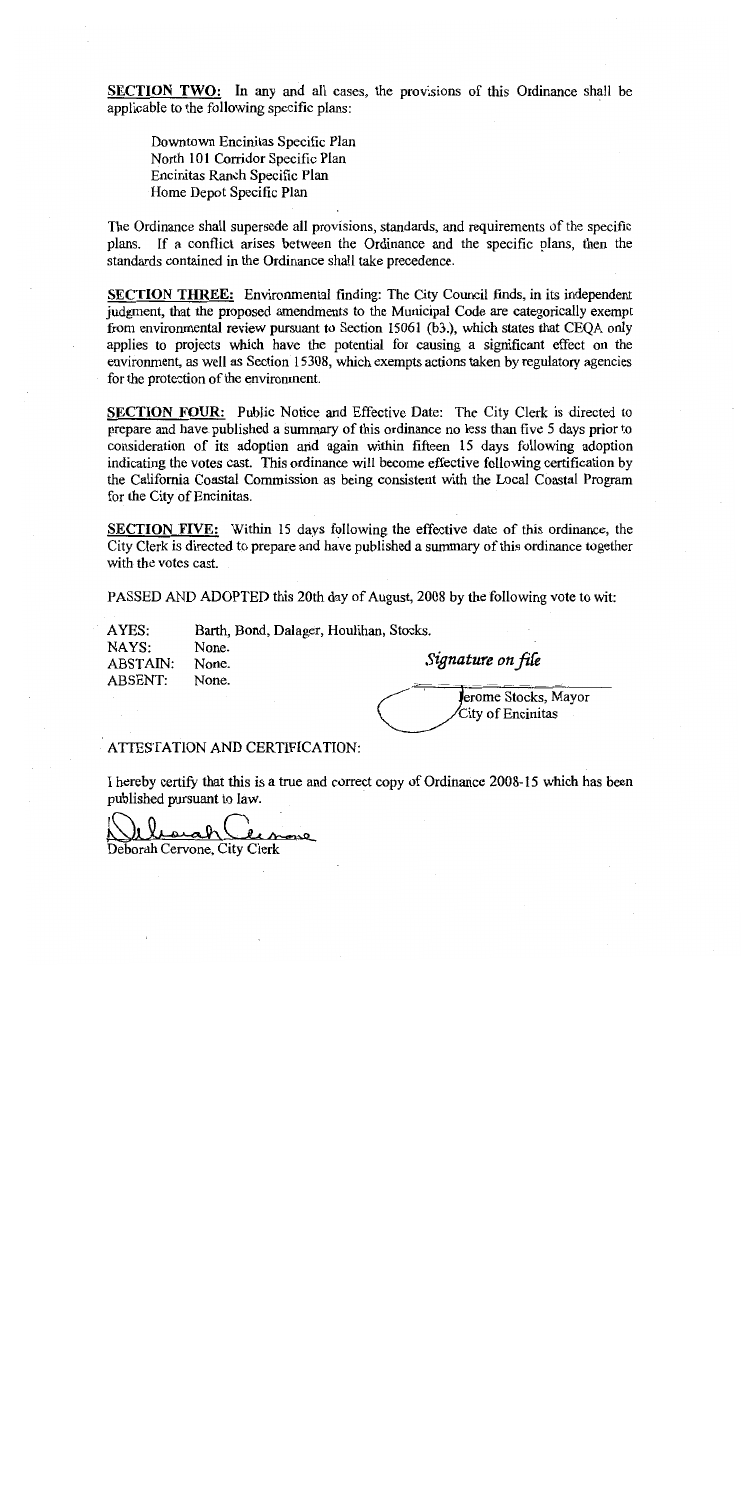#### CHAPTER 30.60

#### SIGNS

#### 30.60.010 PURPOSE

The purpose of this Chapter is to reduce visual clutter, preserve the character and  $A_{1}$ quality of the environment, achieve an aesthetically pleasing appearance for the City and provide adequate opportunity to erect signs. In so doing, this Chapter intends to enhance the visual environment of the City, to eliminate traffic hazards caused by improper signs, and to ensure that information is presented safely and effectively. (Ord. 92-42)

 $B.$ This Chapter establishes a comprehensive system for the regulation of signs to promote the public safety, health, and welfare. The intent is to present a set of reasonable, nonarbitrary and non-discriminatory standards and procedures which will facilitate the improvement and protection of the environment by prohibiting the misuse of signs.

C. It is the intent of this Chapter to further the greater public interest in allowing a property owner to identify the owner's property and the activities, services, and products available thereon rather than having the property owner use his allowable sign area to identify property. activities, services, and products located elsewhere.

In addition to the sign regulations set forth in this Chapter, each specific plan, D. identified in Chapter 30.84, Specific Plans, may have additional or separate regulations for signs for its plan area. Refer to individual specific plans, as referenced in Chapter 30.84, for sign regulations within each specific plan area. (Ord. 94-02)

## 30.60.020 DEFINITIONS

"Sign" shall mean any and all devices, fixtures, structures, construction, cloth or  $A_{-}$ backing which conveys a message in pictorial, symbolic, or worded form, placed for display to the outdoor public. "Sign" does not include windows in a building used by a religious organization, religious symbols, or official notices posted by officers or issued by a court or public body. "Sign" does not include a governmental flag so long as there are not more than five governmental flags per lot of record.  $(Ord. 91-12)$ 

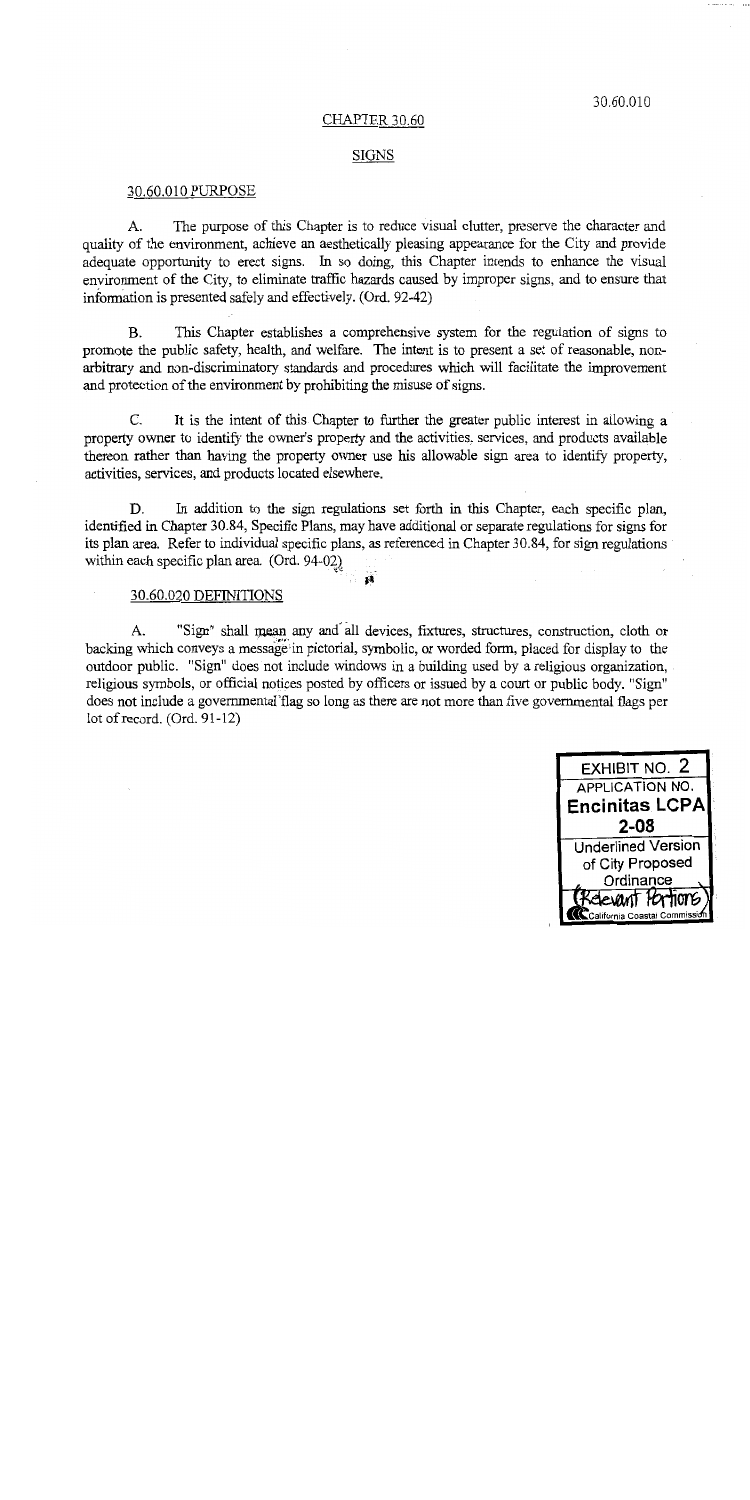"Sign area" is the entire area within a single, continuous perimeter enclosing the  $\mathbf{B}$ . extreme limits of a sign. The perimeter shall include all elements and ornamentation forming an integral part of the design of the sign.

"Sign height" is the total distance between the lowest existing grade below the base  $\mathcal{C}$ . of the sign measured to the top of the highest sign element, including all structural elements and appendages.

"Sign structure" is a structure which supports or is capable of supporting a sign. A D. sign structure may be a single pole or multiple poles or may be designed as an integral part of the building, or any combination thereof.

E. A "commercial sign" conveys a message which proposes a commercial transaction expressly related solely to the economic interests of the business person and the public; as may further be defined by judicial decision.

 $F.$ An "ancillary commercial sign" conveys a message of a commercial nature that is related to a lawful, residential use; for example, without limitation, a message that announces the sale, rental, or lease of residential property, a garage/yard sale, a reward for a lost animal, or a civic fund-raising event, or a message announcing an on-site security system.

A "temporary sign" is one which is "in place or visible" for the duration of a G. temporary use or 6 months whichever is less.

An "off-site message" is a sign which is not related to a lawful use occurring on the H. site; for example, without limitation: identification of an activity not occurring at the site of the sign, identification of a product not available at the site of the sign, or identification of property located elsewhere.  $\mathcal{L}^{\text{max}}_{\text{max}}$ 

"Billboard" is a permanent structure sign which meets any one or more of the following L. criteria: (Ord. 2008-15)  $\frac{1}{2} \frac{1}{2} \frac{d^2}{dt^2}$ 

1. it is used for the display of off-site commercial messages; 2. it is used for general advertising or advertising for hire; 3. display space on the sign is routinely rented, leased or donated to advertisers other than the owner or operator of the sign.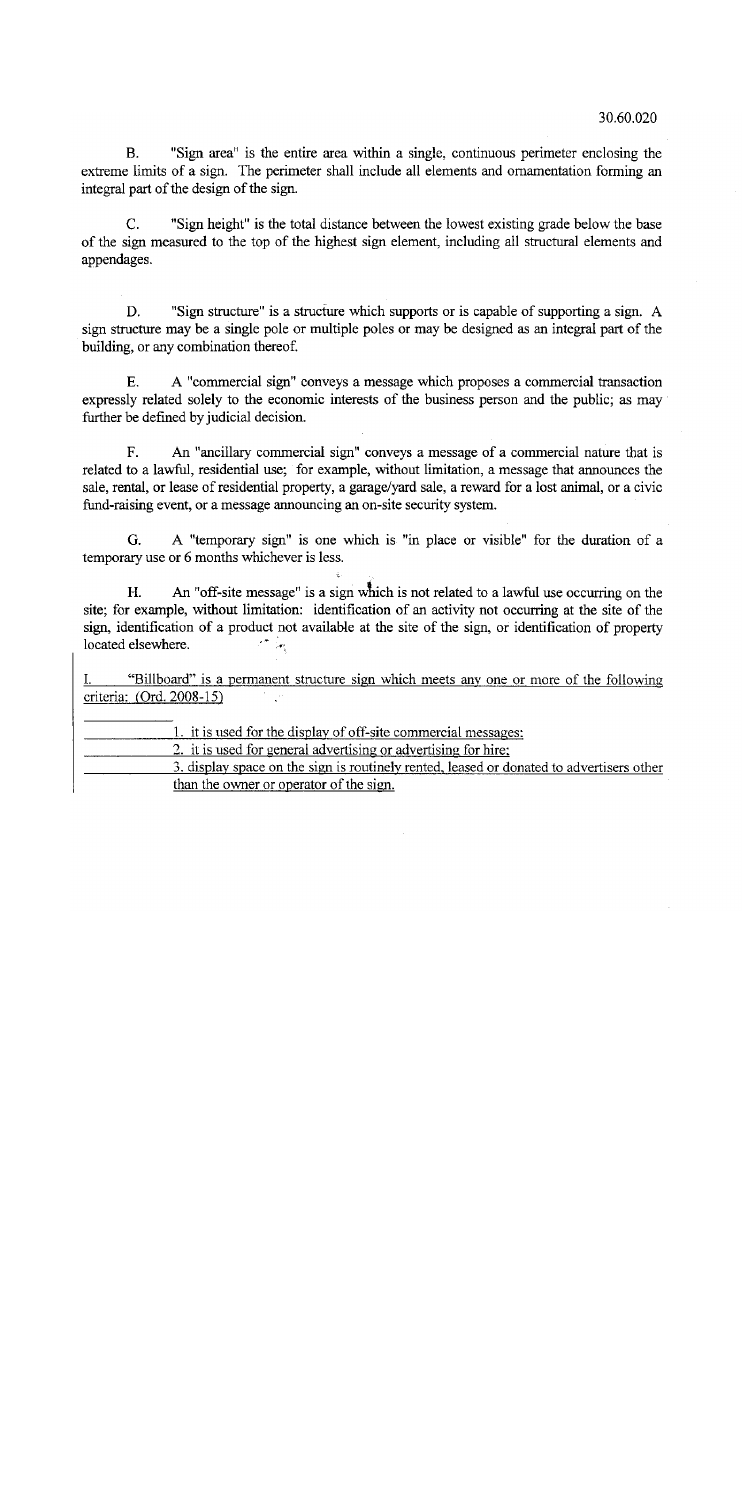#### 03.60.020

"Non-commercial sign" is a sign that does not identify, advertise or attract attention to a business, product or service, or propose an economic transaction. Typical examples include signs whose message addresses a topic of public concern or controversy such as, by way of example and not limitation, politics, religion, philosophy, science, art or social commentary. Any distinctions as to "on-site" or "off-site" do not apply to non-commercial signs. (Ord. 2008-15)

30.60.040 AUTHORITY Unless otherwise provided in this Chapter, a person may erect a sign in conformity with the provisions of this Chapter:

After obtaining a building permit, if required by this Code, or  $A<sub>1</sub>$ 

Β. After obtaining a sign permit from the Director of Planning and Building, or (Ord.  $2003 - 08$ ).

After obtaining a Design Review permit from the appropriate, authorized agency. C.

#### 30.60.050 GENERAL REGULATIONS

Except as allowed by the provisions of this Chapter, it shall be unlawful for any  $A<sub>1</sub>$ person to post, erect or maintain any sign within the City.

It shall be unlawful for any owner of real property within the City to allow the **B.** posting, erection or maintenance on such person's property of any sign which is in violation of the provisions of this Chapter.

Unless authorized by other provisions of this Chapter, it shall be unlawful for any C. person to post, erect or maintain any sign within the public right-of-way or upon public property.

The provisions of this Chapter do not apply to signs posted, erected or maintained D. by the City on public property for a proper, public purpose. Such signs include traffic/pedestrian control signage. All other City signs shall be subject to the regulations of this chapter.

E. No sign shall be posted, erected or maintained:

> Within a setback imposed within this chapter on the real property on which  $\mathbf{1}$ . the sign is to be located, unless otherwise provided in this Chapter.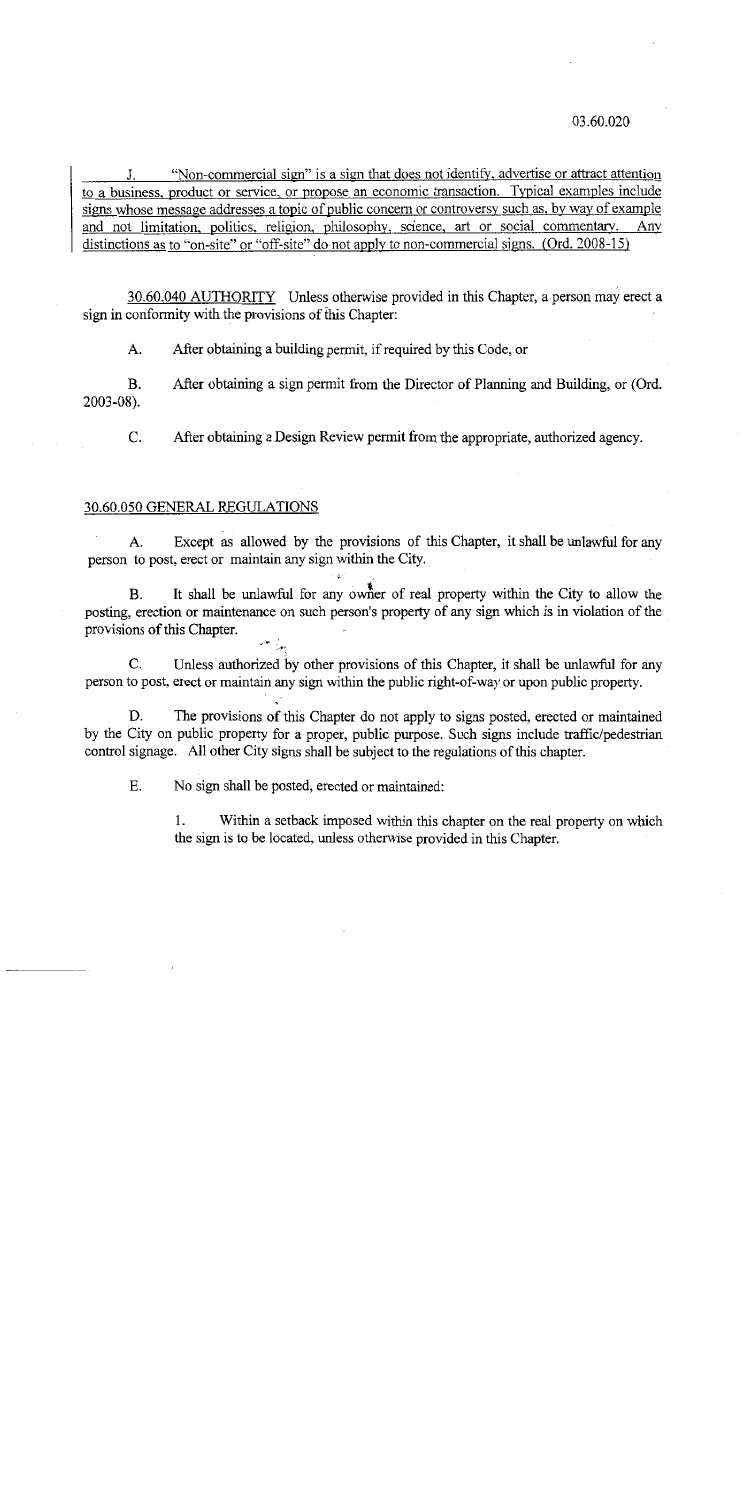So as to obstruct a clear view of the street from any intersecting street or  $2.$ access to public street such as driveways.

That is illuminated if the sign faces residentially zoned property except as  $3<sub>1</sub>$ otherwise provided in this Chapter.

4. That moves, flashes, or is intermittently illuminated. Wind propellers and other noise creating devices shall not be permitted. Time and temperature signs shall be permitted subject to the standards and sign area requirements for the specific sign type.

5. That interferes with the effectiveness of or obscures any public sign.

F. Signs shall be maintained both visually and structurally to City standards, i.e., Uniform Building Code and Design Review requirements.

G. No sign shall be erected so as to obstruct any door or fire escape of any building or to obstruct free passage over any public right-of-way.

No sign shall be erected that would unreasonably obscure from any public view Н. existing, conforming signs on adjacent properties.

No sign shall be erected so as to block significant scenic views or detract from the L. natural beauty of the City as identified in the General Plan.

J. No inflatable attention getting devices or sign painted on or affixed to a balloon which in turn is attached to a structure or the ground shall be permitted.

No vehicle or trailer shall be parked that is utilized as a portable sign for the purpose Κ. of providing directional signage, additional on-site signage, or an attention getting device.

Billboards. New billboards are prohibited. This prohibition does not limit agreements to relocate presently existing legal billboards, as encouraged by State law including, but not limited to, Business and Professions Code Section 5412. This prohibition does not apply to presently existing billboards which complied with all legal requirements at the time of installation.  $(Ord. 2008-15)$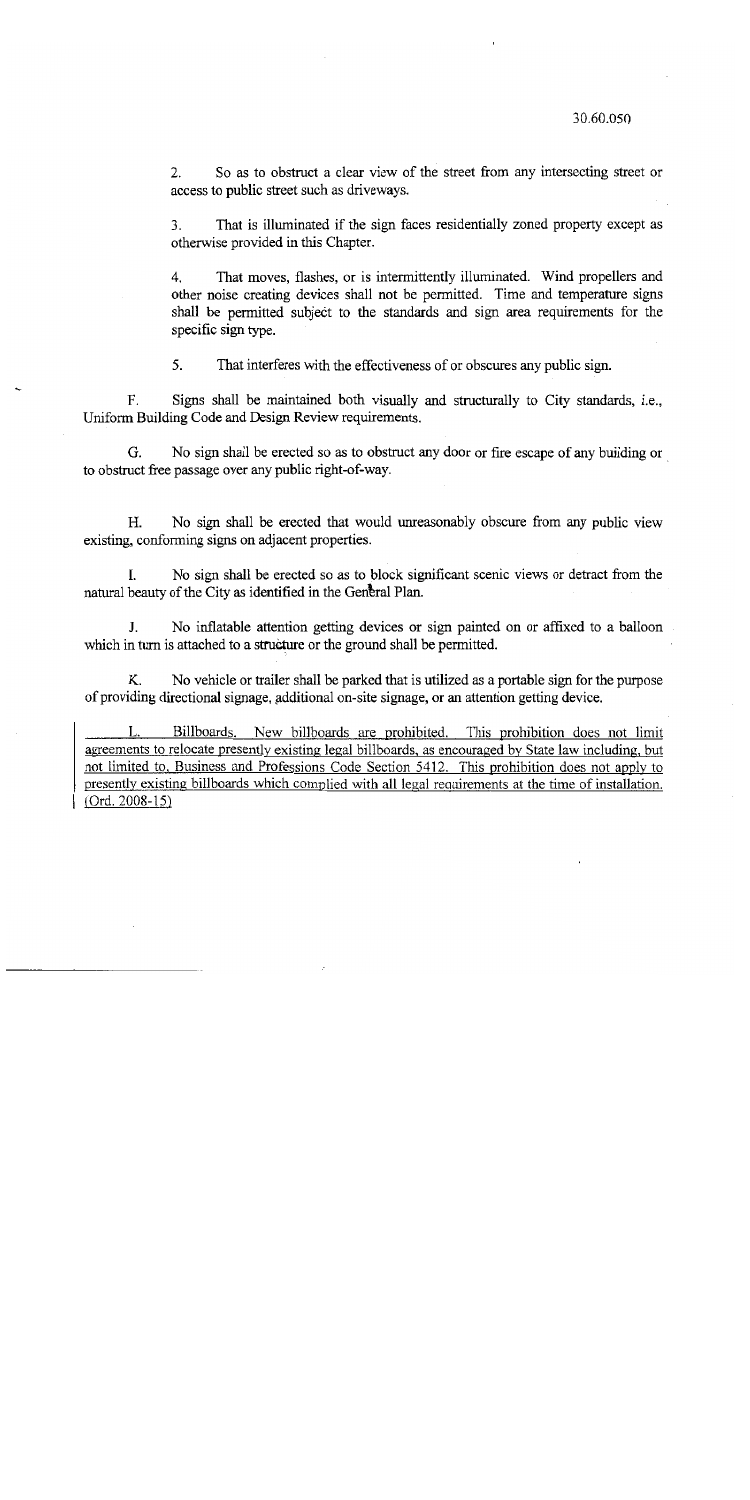#### 30.60.050

Message Substitution. Subject to the property owner's consent, any noncommercial M. message may be substituted, in whole or in part, for any legally existing commercial message or any legally existing noncommercial message, provided that the sign structure or mounting device is legal without consideration of message content. In addition, any unused allowance for signage may be used for temporary display of any non-commercial message; a permit for such signage is required only when a new sign qualifies as a structure within the meaning of the Building Code. Substitution of message may be made without any additional approval or permitting. The purpose of this provision is to prevent any favoring of commercial speech over noncommercial speech, or favoring of any particular noncommercial message over any other noncommercial message. This provision does not create a right to exceed the total amount of permanent signage on a site or parcel; it does not create a right to substitute an off-site commercial message in place of an on-site commercial message, or in place of a non-commercial message; it does not affect the requirement that a sign structure or mounting device be properly permitted; and it does not authorize changing the physical method of message display without a permit. Message substitution is a continuing right that may be exercised any number of times. (Ord. 2008-15)

30.60.060 EXEMPT SIGNS. The following shall be exempt from obtaining permits. However, said signs must still meet the standards of this chapter. The sign area identified below will not count toward the permitted sign area unless specified.

Bulletin Boards: Bulletin boards for charitable or religious organizations, provided A. that such signs do not exceed an area of 4 square feet per face and are not illuminated.

Commemorative Signs: Commemorative signs or plaques of not more than four **B.** square feet.

Danger Signs: Danger signs, railroad crossing signs and signs of public utility  $C_{\cdot}$ companies indicating danger and aids to service or safety.

Incidental Signs: Signs which are customarily accessory or subordinate to the D. principal signs for nonresidential uses. Such signs may include but are not limited to credit cards, trade affiliations and the like. A maximum of four (4) square feet is permitted and may be attached to a freestanding sign or building.

Informational Signs: Directional, warning or informational signs required or Ε. authorized by law which are erected by federal, state, county, municipal, or district officials.

F. Notices: Official notices issued by a court or public body or office and posted in the performance of a public duty.

30.60.060